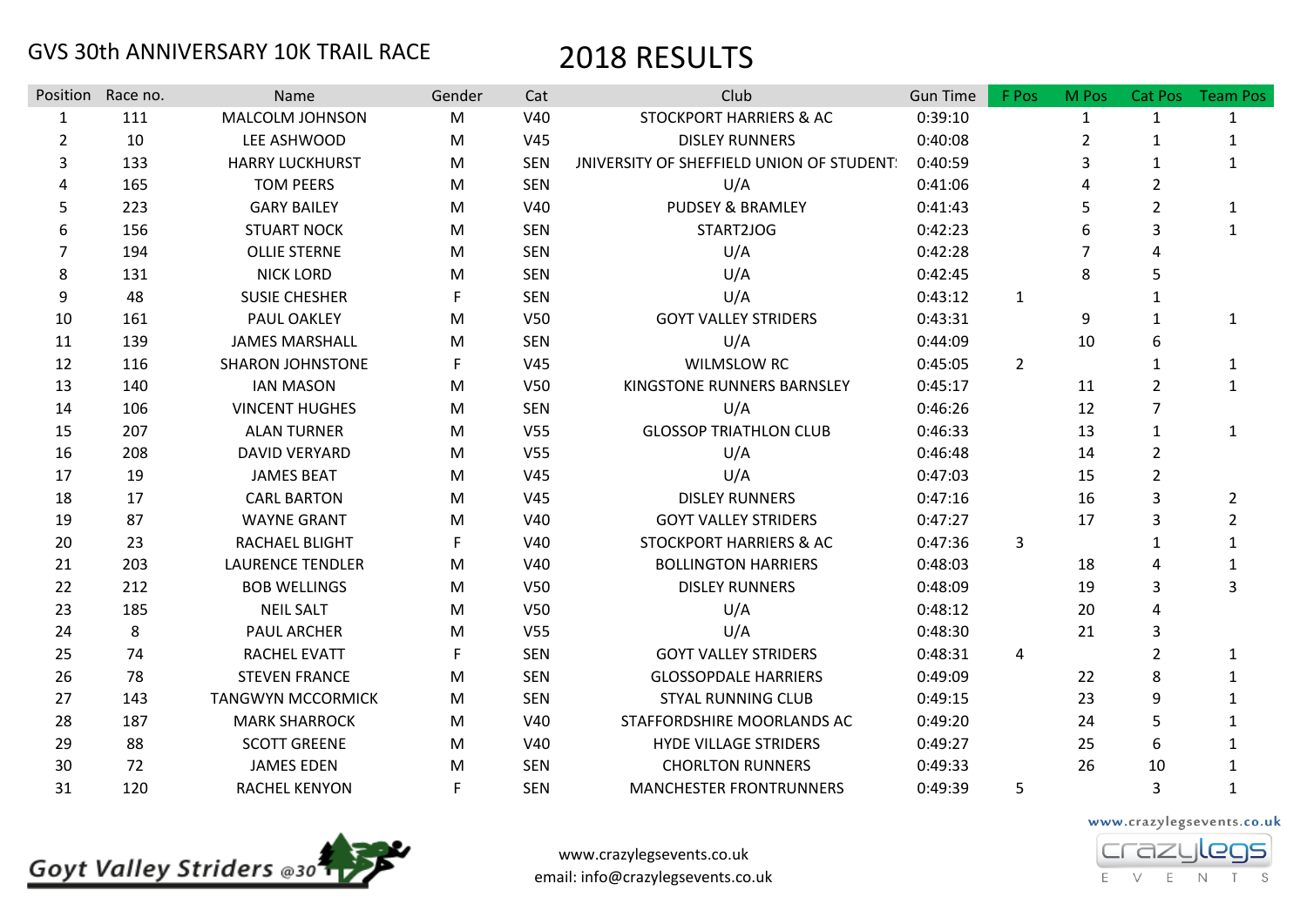| Position | Race no. | Name                    | Gender | Cat             | Club                               | <b>Gun Time</b> | F Pos          | M Pos | Cat Pos        | <b>Team Pos</b> |
|----------|----------|-------------------------|--------|-----------------|------------------------------------|-----------------|----------------|-------|----------------|-----------------|
| 32       | 76       | <b>CRAIG FISHER</b>     | M      | V50             | U/A                                | 0:50:13         |                | 27    | 5              |                 |
| 33       | 113      | STUART JOHNSON          | M      | V45             | U/A                                | 0:50:38         |                | 28    | 4              |                 |
| 34       | 46       | <b>STEVE CARR</b>       | M      | <b>SEN</b>      | <b>WORKSOP HARRIERS</b>            | 0:50:57         |                | 29    | 11             | 1               |
| 35       | 200      | <b>STEVE SWAN</b>       | M      | V <sub>45</sub> | <b>CHORLTON RUNNERS</b>            | 0:50:58         |                | 30    | 5              | $\overline{2}$  |
| 36       | 73       | <b>JOANNE ELLIS</b>     | F.     | V40             | PENNINE FELL RUNNERS               | 0:51:19         | 6              |       | $\overline{2}$ | $\mathbf{1}$    |
| 37       | 83       | <b>CHRIS GAFFINEY</b>   | M      | <b>SEN</b>      | U/A                                | 0:51:20         |                | 31    | 12             |                 |
| 38       | 160      | <b>CHRIS O'DONNELL</b>  | M      | V45             | <b>RIPLEY RC</b>                   | 0:51:23         |                | 32    | 6              | 1               |
| 39       | 206      | <b>MICHAEL THORLEY</b>  | M      | V50             | MACCLESFIELD HARRIERS & AC         | 0:51:38         |                | 33    | 6              | $\mathbf{1}$    |
| 40       | 57       | <b>TIM CROOKES</b>      | M      | V50             | START2JOG                          | 0:51:43         |                | 34    | $\overline{7}$ | $\overline{2}$  |
| 41       | 170      | <b>DEV RATHOD</b>       | M      | <b>SEN</b>      | <b>CHORLTON RUNNERS</b>            | 0:51:51         |                | 35    | 13             | 3               |
| 42       | 192      | <b>JERRY SMITH</b>      | M      | V60             | <b>CHORLTON RUNNERS</b>            | 0:52:10         |                | 36    | $\mathbf{1}$   | 4               |
| 43       | 222      | <b>CAROLINE SCOTT</b>   | F.     | V45             | <b>SINFIN RC</b>                   | 0:52:20         | $\overline{7}$ |       | $\overline{2}$ | $\mathbf{1}$    |
| 44       | 202      | <b>MANDY TAYLOR</b>     | F.     | V50             | <b>STEEL CITY STRIDERS</b>         | 0:52:25         | 8              |       | $\mathbf{1}$   | $\mathbf{1}$    |
| 45       | 183      | <b>ANGUS ROSE</b>       | M      | V50             | <b>STOCKPORT HARRIERS &amp; AC</b> | 0:52:32         |                | 37    | 8              | $\overline{2}$  |
| 46       | 132      | <b>JACK LOUGHLIN</b>    | M      | <b>SEN</b>      | U/A                                | 0:52:50         |                | 38    | 14             |                 |
| 47       | 114      | <b>CHRIS JOHNSTONE</b>  | M      | <b>SEN</b>      | U/A                                | 0:52:51         |                | 39    | 15             |                 |
| 48       | 21       | <b>CHRIS BILLINGHAM</b> | M      | <b>SEN</b>      | U/A                                | 0:53:12         |                | 40    | 16             |                 |
| 49       | 179      | <b>ADRIAN ROLLINGS</b>  | M      | V <sub>55</sub> | <b>NSRRA</b>                       | 0:53:48         |                | 41    | 4              | 1               |
| 50       | 47       | <b>IAN CHAPPELL</b>     | M      | V45             | U/A                                | 0:53:55         |                | 42    | $\overline{7}$ |                 |
| 51       | 32       | <b>MARK BRIGHOUSE</b>   | M      | V60             | U/A                                | 0:54:01         |                | 43    | $\overline{2}$ |                 |
| 52       | 81       | <b>SOPHIE FRYER</b>     |        | <b>SEN</b>      | U/A                                | 0:54:13         | 9              |       | 4              |                 |
| 53       | 97       | <b>LIZI HAWKINS</b>     | F.     | <b>SEN</b>      | U/A                                | 0:54:13         | 10             |       | 5              |                 |
| 54       | 103      | <b>GARETH HUGHES</b>    | M      | <b>SEN</b>      | U/A                                | 0:54:18         |                | 44    | 17             |                 |
| 55       | 123      | <b>TRACEY LACK</b>      | F      | V50             | <b>NOTTS A C</b>                   | 0:54:39         | 11             |       | $\overline{2}$ | 1               |
| 56       | 30       | <b>RUPERT BRERETON</b>  | M      | V45             | U/A                                | 0:54:39         |                | 45    | 8              |                 |
| 57       | 225      | <b>JAMES COTTRILL</b>   | M      | <b>SEN</b>      | U/A                                | 0:54:53         |                | 46    | 18             |                 |
| 58       | 218      | <b>JEREMY WOODHAM</b>   | M      | V45             | <b>MARPLE RUNNERS</b>              | 0:54:58         |                | 47    | 9              | 1               |
| 59       | 142      | <b>MELANIE MATHER</b>   | F.     | V45             | STOCKPORT HARRIERS & AC            | 0:55:00         | 12             |       | 3              | $\overline{2}$  |
| 60       | 24       | ANDREA BOOTH            | F.     | V45             | POYNTON RUNNERS                    | 0:55:01         | 13             |       | 4              | $\mathbf{1}$    |
| 61       | 92       | <b>DANIEL HALL</b>      | M      | <b>SEN</b>      | U/A                                | 0:55:09         |                | 48    | 19             |                 |
| 62       | 198      | REBECCA SULLIVAN        | F      | V40             | <b>GOYT VALLEY STRIDERS</b>        | 0:55:10         | 14             |       | 3              | $\overline{2}$  |



www.crazylegsevents.co.uk email: info@crazylegsevents.co.uk

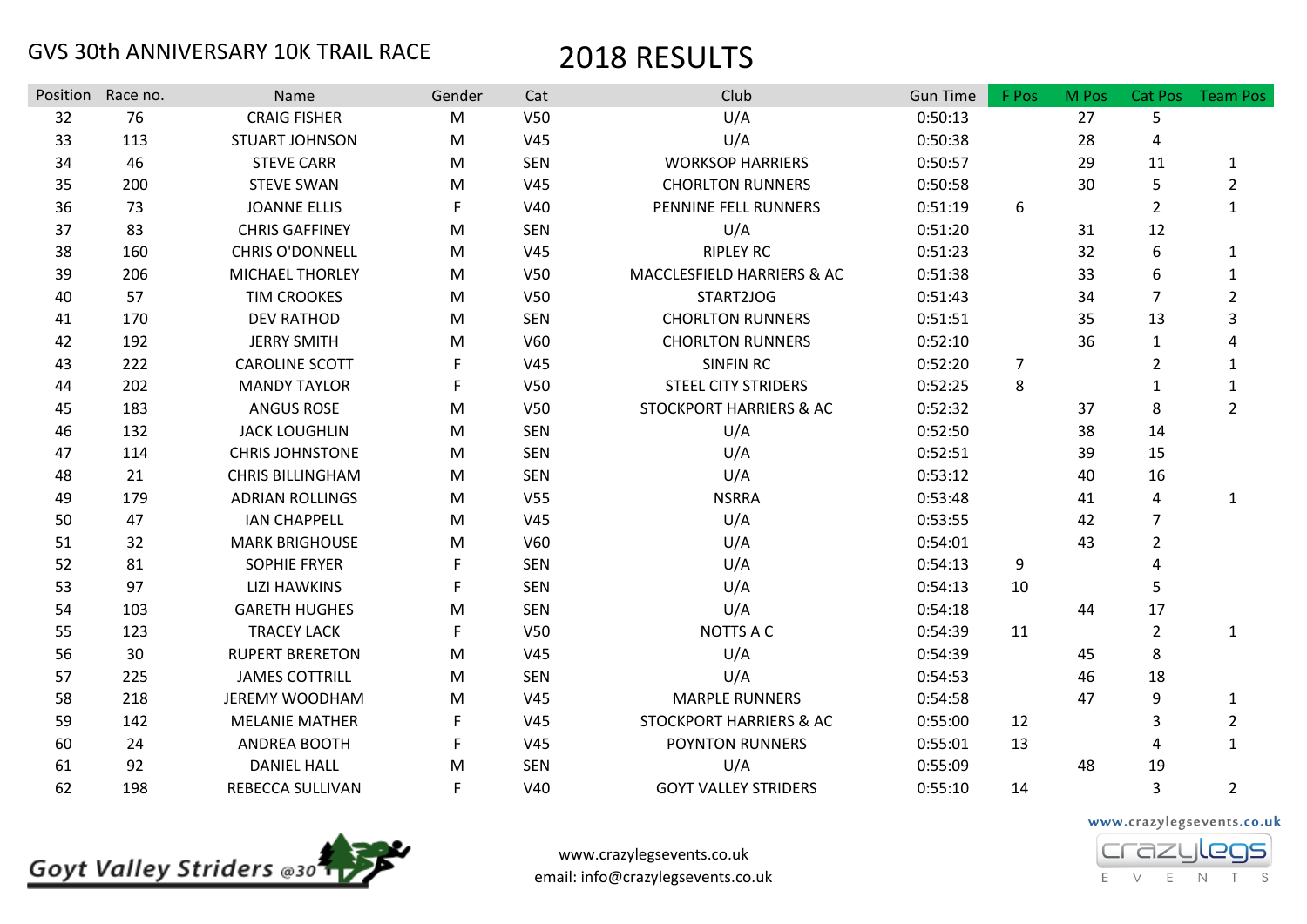| Position | Race no. | Name                    | Gender    | Cat             | Club                           | <b>Gun Time</b> | F Pos | M Pos | Cat Pos        | <b>Team Pos</b> |
|----------|----------|-------------------------|-----------|-----------------|--------------------------------|-----------------|-------|-------|----------------|-----------------|
| 63       | 115      | <b>OLIVER JOHNSTONE</b> | ${\sf M}$ | V45             | <b>WILMSLOW RC</b>             | 0:55:11         |       | 49    | 10             | 1               |
| 64       | 62       | <b>MATTHEW DAY</b>      | ${\sf M}$ | V40             | <b>GOYT VALLEY STRIDERS</b>    | 0:55:16         |       | 50    | $\overline{7}$ | 3               |
| 65       | 196      | <b>SIMON STOCKMAN</b>   | M         | V50             | <b>WARRINGTON ROAD RUNNERS</b> | 0:55:19         |       | 51    | 9              | $\mathbf{1}$    |
| 66       | 4        | <b>ADAM AINSLIE</b>     | M         | V40             | U/A                            | 0:55:24         |       | 52    | 8              |                 |
| 67       | 138      | <b>ROBIN MARKWELL</b>   | M         | <b>V50</b>      | U/A                            | 0:55:39         |       | 53    | 10             |                 |
| 68       | 213      | <b>KERRY WHELAN</b>     | F         | <b>SEN</b>      | U/A                            | 0:55:42         | 15    |       | 6              |                 |
| 69       | 149      | <b>NADINE MULLER</b>    | F         | <b>SEN</b>      | <b>MARPLE RUNNERS</b>          | 0:55:49         | 16    |       | $\overline{7}$ | $\mathbf{1}$    |
| 70       | 173      | <b>KAREN RICHARDSON</b> | F         | V45             | <b>RUN KNUTSFORD</b>           | 0:55:59         | 17    |       | 5              | $\mathbf{1}$    |
| 71       | 105      | <b>SIMON HUGHES</b>     | M         | <b>SEN</b>      | <b>MARPLE RUNNERS</b>          | 0:56:04         |       | 54    | 20             | $\overline{2}$  |
| 72       | 175      | <b>HAYDN ROBERTS</b>    | M         | <b>SEN</b>      | U/A                            | 0:56:04         |       | 55    | 21             |                 |
| 73       | 20       | <b>JENNIFER BENZER</b>  | F         | <b>ERR</b>      | U/A                            | 0:56:09         | 18    |       | $\mathbf{1}$   |                 |
| 74       | 127      | <b>KATIE LEWIS</b>      | F         | <b>V40</b>      | U/A                            | 0:56:12         | 19    |       | 4              |                 |
| 75       | 136      | <b>BRIAN MAGORRIAN</b>  | M         | V50             | U/A                            | 0:56:41         |       | 56    | 11             |                 |
| 76       | 159      | <b>DANIEL O'BRIEN</b>   | M         | V <sub>55</sub> | U/A                            | 0:56:42         |       | 57    | 5              |                 |
| 77       | 182      | PAUL ROONEY             | M         | V50             | <b>LYME RUNNERS</b>            | 0:57:00         |       | 58    | 12             | 1               |
| 78       | 61       | NADIA DAHABIYEH         | F         | <b>SEN</b>      | <b>CHORLTON RUNNERS</b>        | 0:57:02         | 20    |       | 8              | $\mathbf{1}$    |
| 79       | 178      | <b>AMY ROGERS</b>       | F         | <b>SEN</b>      | U/A                            | 0:57:03         | 21    |       | 9              |                 |
| 80       | 59       | <b>SALLY CUSWORTH</b>   | F         | V50             | U/A                            | 0:57:11         | 22    |       | 3              |                 |
| 81       | 77       | <b>STEVE FOSTER</b>     | M         | V50             | U/A                            | 0:57:13         |       | 59    | 13             |                 |
| 82       | 102      | <b>SALLY HOWARTH</b>    | F         | V50             | <b>TRAFFORD ATHLETIC CLUB</b>  | 0:57:20         | 23    |       | $\overline{4}$ | 1               |
| 83       | 40       | <b>GILLIAN CAMPBELL</b> |           | V40             | <b>CHORLTON RUNNERS</b>        | 0:57:24         | 24    |       | 5              | $\overline{2}$  |
| 84       | 221      | <b>EMMA MARSH</b>       | F         | <b>ERR</b>      | U/A                            | 0:57:30         | 25    |       | $\overline{2}$ |                 |
| 85       | 28       | <b>KATE BRENNAN</b>     | F         | <b>V50</b>      | <b>MANCHESTER FRONTRUNNERS</b> | 0:57:38         | 26    |       | 5              | $\overline{2}$  |
| 86       | 82       | <b>ANGUS FYFE</b>       | M         | V <sub>55</sub> | U/A                            | 0:58:00         |       | 60    | 6              |                 |
| 87       | 75       | <b>MARIANNE FARR</b>    | F         | V45             | U/A                            | 0:58:06         | 27    |       | 6              |                 |
| 88       | 157      | <b>SARAH NUTT</b>       | F         | <b>SEN</b>      | U/A                            | 0:58:09         | 28    |       | 10             |                 |
| 89       | 38       | <b>CHRIS BYRNE</b>      | M         | V45             | U/A                            | 0:58:11         |       | 61    | 11             |                 |
| 90       | 56       | <b>HELEN CROFT</b>      | F         | V40             | <b>BRAMHALL RUNNERS</b>        | 0:58:18         | 29    |       | 6              | 1               |
| 91       | 154      | <b>PAUL NEAL</b>        | M         | V50             | <b>FYLDE COAST RUNNERS</b>     | 0:58:28         |       | 62    | 14             | $\mathbf{1}$    |
| 92       | 155      | REBECCA NEAL            | F         | <b>SEN</b>      | U/A                            | 0:58:29         | 30    |       | 11             |                 |
| 93       | 216      | <b>JENNIFER WILSON</b>  | F         | <b>SEN</b>      | U/A                            | 0:58:36         | 31    |       | 12             |                 |



www.crazylegsevents.co.uk email: info@crazylegsevents.co.uk

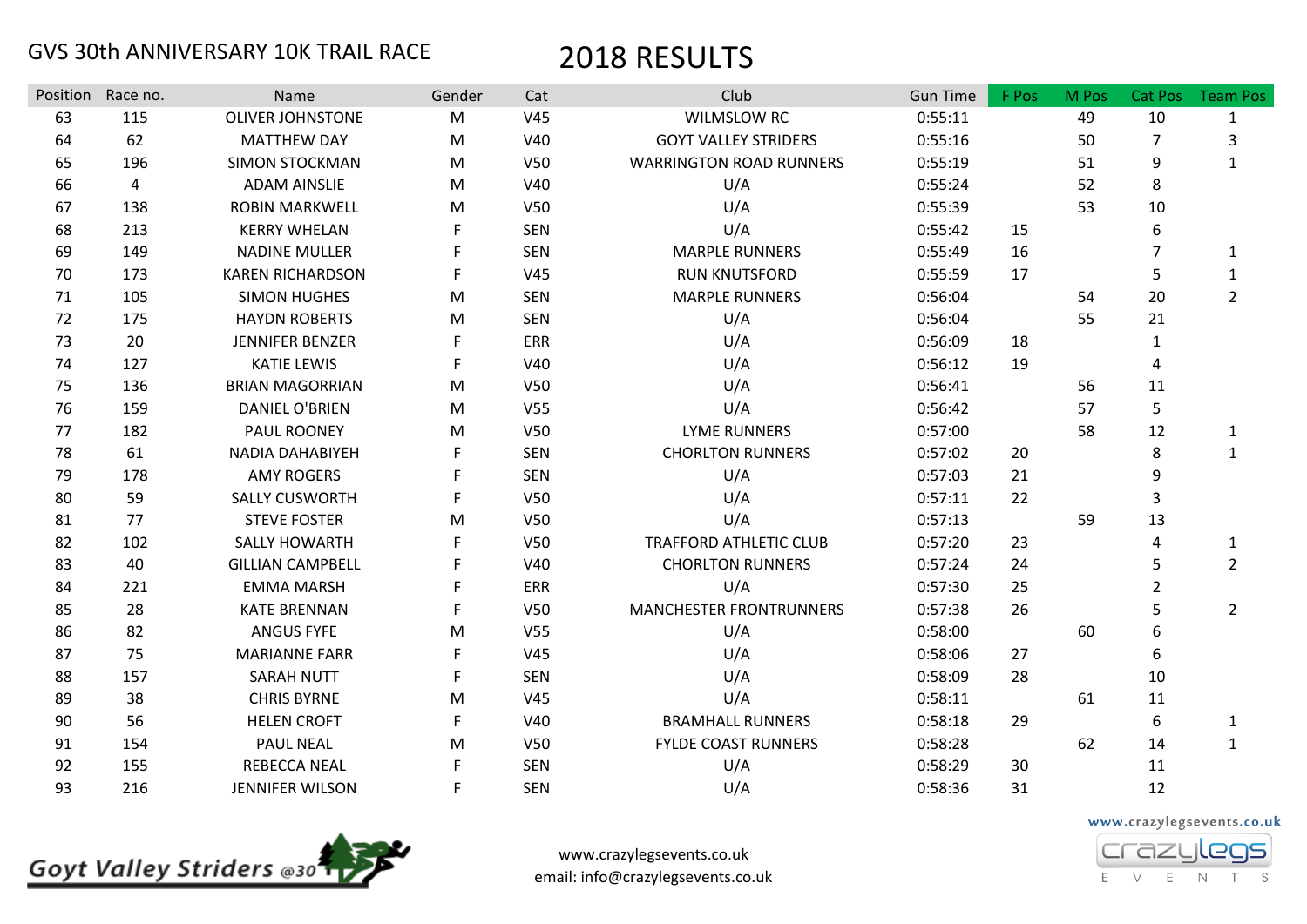| Position | Race no.       | Name                    | Gender | Cat             | Club                          | <b>Gun Time</b> | F Pos | M Pos | Cat Pos        | <b>Team Pos</b> |
|----------|----------------|-------------------------|--------|-----------------|-------------------------------|-----------------|-------|-------|----------------|-----------------|
| 94       | 186            | PETER SESTIC            | M      | V <sub>45</sub> | U/A                           | 0:59:03         |       | 63    | 12             |                 |
| 95       | 107            | MIKE HUSBANDS           | M      | V <sub>55</sub> | U/A                           | 0:59:05         |       | 64    | $\overline{7}$ |                 |
| 96       | 13             | <b>JO BAKER</b>         | F      | <b>V60</b>      | <b>GLOSSOP TRIATHLON CLUB</b> | 0:59:21         | 32    |       | $\mathbf{1}$   | $\mathbf{1}$    |
| 97       | 152            | <b>IAN NASH</b>         | M      | V <sub>45</sub> | U/A                           | 0:59:21         |       | 65    | 13             |                 |
| 98       | 189            | <b>MARTIN SIMMS</b>     | M      | V <sub>55</sub> | <b>BELPER HARRIERS</b>        | 0:59:23         |       | 66    | 8              | $\mathbf{1}$    |
| 99       | $\overline{7}$ | <b>LESLEY ANDERSON</b>  | F      | V45             | U/A                           | 0:59:24         | 33    |       | $\overline{7}$ |                 |
| 100      | 162            | <b>NICKY OWEN</b>       | F      | V <sub>45</sub> | <b>BELPER HARRIERS</b>        | 0:59:34         | 34    |       | 8              | $\mathbf{1}$    |
| 101      | 119            | <b>JO KEMP</b>          | F      | V60             | NORTHWICH RUNNING CLUB        | 0:59:34         | 35    |       | $\overline{2}$ | 1               |
| 102      | 190            | <b>JAYNE SKELLERN</b>   | F      | V <sub>55</sub> | MACCLESFIELD HARRIERS & AC    | 0:59:43         | 36    |       | $\mathbf{1}$   | $\mathbf{1}$    |
| 103      | 224            | <b>ROSS KENNEDY</b>     | M      | <b>SEN</b>      | U/A                           | 0:59:50         |       | 67    | 22             |                 |
| 104      | 130            | <b>FIONA LOBBAN</b>     | F      | V45             | U/A                           | 0:59:52         | 37    |       | 9              |                 |
| 105      | 141            | LYNDA MATHER            | F      | V45             | U/A                           | 0:59:58         | 38    |       | 10             |                 |
| 106      | 172            | PHILLIP REAY            | M      | V40             | U/A                           | 1:00:18         |       | 68    | 9              |                 |
| 107      | 177            | <b>ALAN ROBINSON</b>    | M      | <b>V60</b>      | U/A                           | 1:00:47         |       | 69    | 3              |                 |
| 108      | 227            | <b>SALLY FURPHY</b>     | F      | <b>SEN</b>      | U/A                           | 1:00:59         | 39    |       | 13             |                 |
| 109      | 9              | <b>ANNA ASHTON</b>      | F      | V60             | <b>MARPLE RUNNERS</b>         | 1:01:11         | 40    |       | 3              | $\overline{2}$  |
| 110      | 129            | <b>DAWN LOBBAN</b>      |        | V45             | U/A                           | 1:01:12         | 41    |       | 11             |                 |
| 111      | 104            | <b>LEIGH HUGHES</b>     |        | <b>V60</b>      | U/A                           | 1:01:15         | 42    |       | 4              |                 |
| 112      | 42             | <b>HEBE CARMICHAEL</b>  | F      | <b>SEN</b>      | U/A                           | 1:01:32         | 43    |       | 14             |                 |
| 113      | 151            | <b>DAVE MURRAY</b>      | M      | <b>SEN</b>      | <b>CHORLTON RUNNERS</b>       | 1:01:44         |       | 70    | 23             | 5               |
| 114      | 43             | <b>ANN CARNEY</b>       | F      | V60             | <b>CHORLTON RUNNERS</b>       | 1:01:53         | 44    |       | 5              | 3               |
| 115      | 80             | <b>JAYNE FROST</b>      | F      | V45             | HYDE VILLAGE STRIDERS         | 1:01:57         | 45    |       | 12             | $\mathbf{1}$    |
| 116      | 11             | LISA ASHWOOD            | F      | V45             | <b>DISLEY RUNNERS</b>         | 1:02:13         | 46    |       | 13             | $\mathbf{1}$    |
| 117      | 94             | PHILIP HALL             | M      | V45             | HYDE VILLAGE STRIDERS         | 1:02:16         |       | 71    | 14             | $\overline{2}$  |
| 118      | 195            | <b>ARABELLA STEVENS</b> | F      | V40             | U/A                           | 1:02:32         | 47    |       | $\overline{7}$ |                 |
| 119      | 99             | <b>TOM HERON</b>        | M      | <b>SEN</b>      | U/A                           | 1:02:51         |       | 72    | 24             |                 |
| 120      | 180            | <b>JACQUE ROLLINGS</b>  | F      | <b>V50</b>      | <b>RUGELEY RUNNERS</b>        | 1:02:56         | 48    |       | 6              | $\mathbf{1}$    |
| 121      | 163            | <b>SALLY OWEN</b>       | F      | V <sub>45</sub> | <b>MATLOCK AC</b>             | 1:02:58         | 49    |       | 14             | $\mathbf{1}$    |
| 122      | 31             | PETE BRIDGE             | M      | <b>V50</b>      | U/A                           | 1:03:12         |       | 73    | 15             |                 |
| 123      | 193            | <b>EMILY STEPHENSON</b> | F      | <b>SEN</b>      | U/A                           | 1:03:17         | 50    |       | 15             |                 |
| 124      | 220            | <b>BILL LEASON</b>      | M      | V60             | U/A                           | 1:03:29         |       | 74    | 4              |                 |



www.crazylegsevents.co.uk email: info@crazylegsevents.co.uk

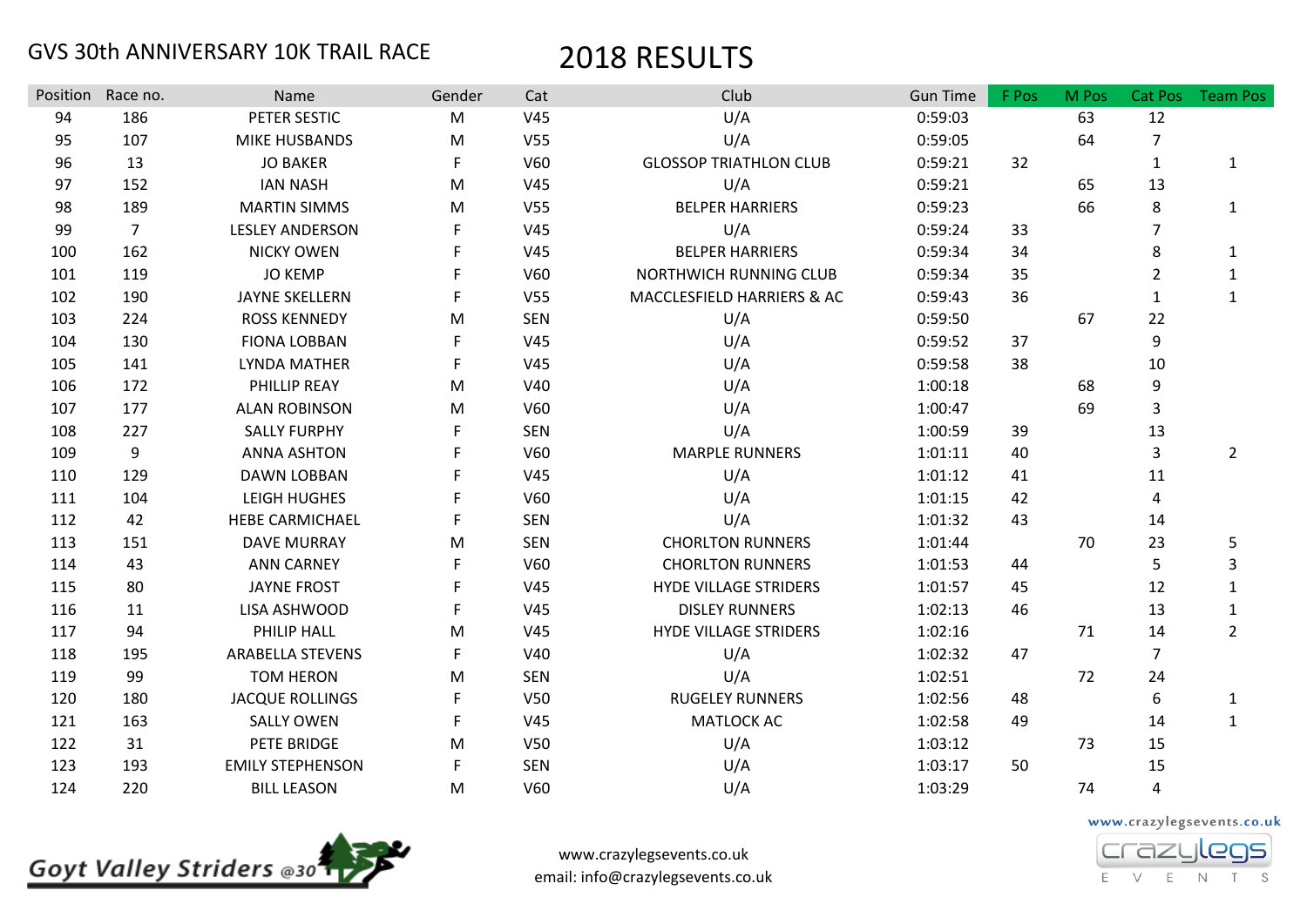| <b>Position</b> | Race no.     | Name                    | Gender | Cat             | Club                           | <b>Gun Time</b> | F Pos | M Pos | Cat Pos        | <b>Team Pos</b> |
|-----------------|--------------|-------------------------|--------|-----------------|--------------------------------|-----------------|-------|-------|----------------|-----------------|
| 125             | 89           | <b>HANNAH GREENLEE</b>  | F      | <b>SEN</b>      | <b>CHORLTON RUNNERS</b>        | 1:03:40         | 51    |       | 16             | 4               |
| 126             | 181          | <b>HEATHER ROONEY</b>   | F      | V45             | <b>LYME RUNNERS</b>            | 1:03:43         | 52    |       | 15             | $\mathbf 1$     |
| 127             | 197          | <b>JEREMY STOLBERG</b>  | M      | V <sub>55</sub> | U/A                            | 1:03:43         |       | 75    | 9              |                 |
| 128             | 35           | <b>MARTIN BROWNLEY</b>  | M      | V <sub>55</sub> | U/A                            | 1:04:19         |       | 76    | 10             |                 |
| 129             | 219          | <b>JAYNE WYCHE</b>      | F      | V45             | U/A                            | 1:04:20         | 53    |       | 16             |                 |
| 130             | 36           | <b>SAMANTHA BRUNT</b>   | F      | <b>SEN</b>      | U/A                            | 1:04:20         | 54    |       | 17             |                 |
| 131             | 128          | STEPHEN LLOYD           | M      | V <sub>55</sub> | U/A                            | 1:04:23         |       | 77    | 11             |                 |
| 132             | 204          | <b>MIKE THOMAS</b>      | M      | V <sub>50</sub> | U/A                            | 1:04:24         |       | 78    | 16             |                 |
| 133             | $\mathbf{1}$ | <b>ANIL ADISESH</b>     | M      | V <sub>55</sub> | U/A                            | 1:05:04         |       | 79    | 12             |                 |
| 134             | 52           | ROWENA COCKERHAM        | F      | V45             | U/A                            | 1:05:05         | 55    |       | 17             |                 |
| 135             | 55           | <b>JOSEPH CONNOR</b>    | M      | <b>SEN</b>      | <b>BRAMHALL RUNNERS</b>        | 1:05:31         |       | 80    | 25             | $\mathbf{1}$    |
| 136             | 79           | <b>HOWARD FRIEND</b>    | M      | V <sub>55</sub> | <b>VEGAN RUNNERS</b>           | 1:06:22         |       | 81    | 13             | $\mathbf{1}$    |
| 137             | 166          | THELMA PICKARD          | F      | <b>V60</b>      | U/A                            | 1:06:31         | 56    |       | 6              |                 |
| 138             | 53           | <b>DAVID COLE</b>       | M      | <b>SEN</b>      | U/A                            | 1:06:38         |       | 82    | 26             |                 |
| 139             | 6            | <b>VICKI ANDERS</b>     | F      | <b>SEN</b>      | U/A                            | 1:06:55         | 57    |       | 18             |                 |
| 140             | 27           | <b>JENNY BRAMMER</b>    | F      | V60             | U/A                            | 1:06:59         | 58    |       | $\overline{7}$ |                 |
| 141             | 51           | <b>HEATHER CLARKSON</b> | Е      | <b>SEN</b>      | <b>MANCHESTER FRONTRUNNERS</b> | 1:07:02         | 59    |       | 19             | 3               |
| 142             | 49           | <b>JULIA CHIDLEY</b>    | F      | V45             | U/A                            | 1:07:02         | 60    |       | 18             |                 |
| 143             | 124          | <b>NATALIE LEEB</b>     | F      | <b>SEN</b>      | U/A                            | 1:07:11         | 61    |       | 20             |                 |
| 144             | 164          | <b>JENNY PARKER</b>     | F      | V45             | U/A                            | 1:07:21         | 62    |       | 19             |                 |
| 145             | 110          | <b>JOHN JOHNSON</b>     | M      | V50             | U/A                            | 1:07:41         |       | 83    | 17             |                 |
| 146             | 122          | <b>DEBBIE KUCZAJ</b>    | F      | V45             | START2JOG                      | 1:07:54         | 63    |       | 20             | $\mathbf{1}$    |
| 147             | 112          | <b>MEL JOHNSON</b>      |        | V40             | <b>MANCHESTER FRONTRUNNERS</b> | 1:07:59         | 64    |       | 8              | 4               |
| 148             | 144          | <b>SARAH MEARS</b>      | F      | <b>V40</b>      | <b>MARPLE RUNNERS</b>          | 1:08:22         | 65    |       | 9              | 3               |
| 149             | 93           | <b>JACKIE HALL</b>      | F      | V50             | <b>HYDE VILLAGE STRIDERS</b>   | 1:08:41         | 66    |       | $\overline{7}$ | $\overline{2}$  |
| 150             | 26           | <b>TRINA BRADBURY</b>   | E      | V40             | <b>HYDE VILLAGE STRIDERS</b>   | 1:08:51         | 67    |       | 10             | 3               |
| 151             | 70           | <b>ELIZABETH DUNBAR</b> | F      | V45             | U/A                            | 1:08:53         | 68    |       | 21             |                 |
| 152             | 135          | <b>CLAIRE LYNCH</b>     | F      | V45             | <b>MARPLE RUNNERS</b>          | 1:10:56         | 69    |       | 22             | 4               |
| 153             | 45           | <b>DAVE CARR</b>        | M      | V <sub>50</sub> | U/A                            | 1:11:39         |       | 84    | 18             |                 |
| 154             | 50           | <b>MARTIN CLARKSON</b>  | M      | V45             | U/A                            | 1:11:42         |       | 85    | 15             |                 |
| 155             | 5            | PHILIP ALLEN            | M      | V45             | U/A                            | 1:11:43         |       | 86    | 16             |                 |



www.crazylegsevents.co.uk email: info@crazylegsevents.co.uk